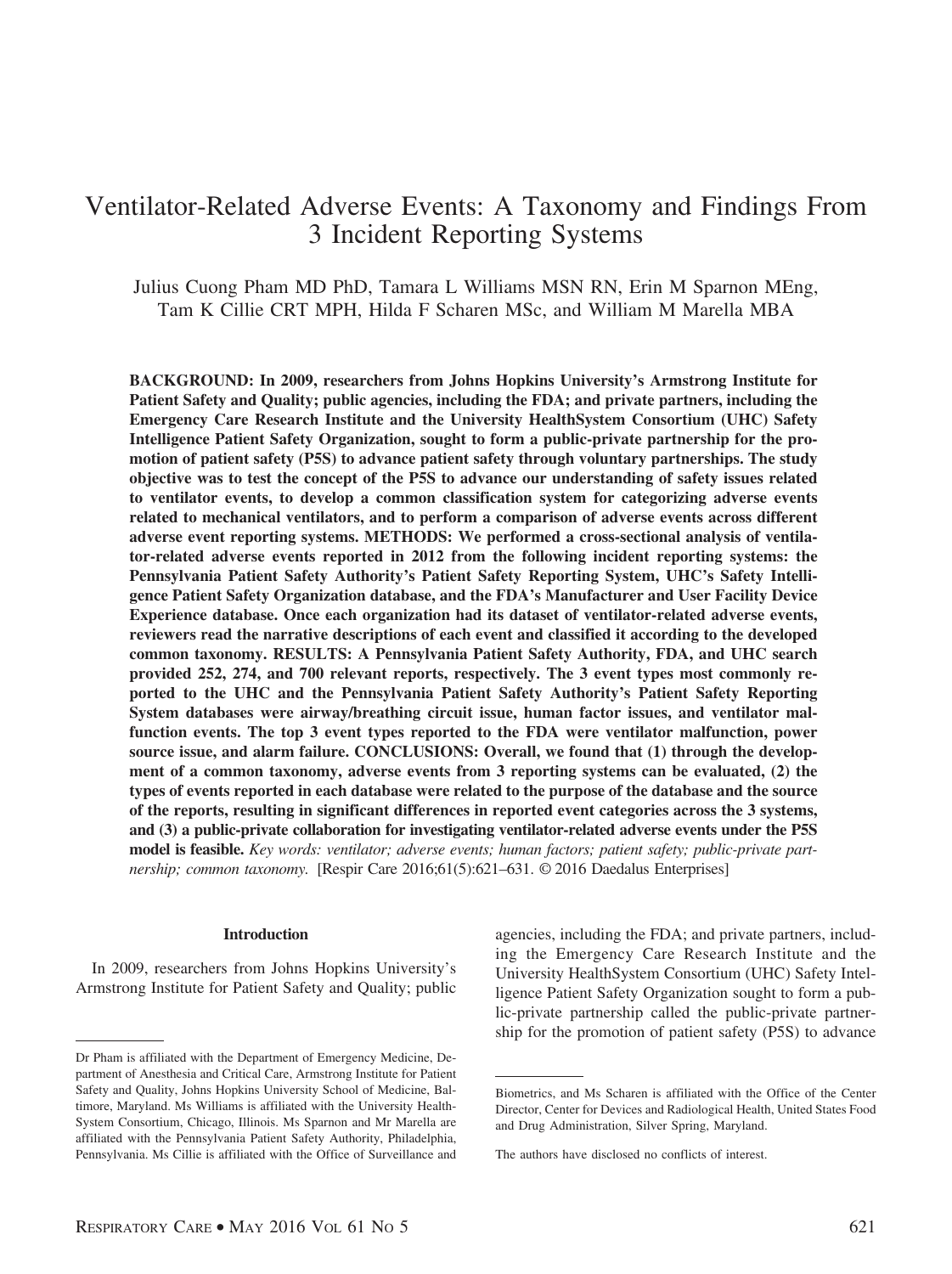patient safety. P5S was modeled after the aviation industry's Commercial Aviation Safety Teams.1 The purpose of P5S was to address national patient safety challenges through voluntary partnerships between public and private entities.

In this study, we used mechanical ventilator adverse events as an example to better understand patient safety challenges. Mechanical ventilation technology has evolved since the advent of the iron lung. Modern day ventilators provide support to patients with different ventilation needs and in various environments. Technological advances of ventilators have resulted in the development of newer modes of ventilation, increased ventilator triggering functions, and increased monitoring capabilities. However, there are a number of potential safety risks associated with the use of mechanical ventilators, including infection, pneumothorax, and lung injury.2,3 Lack of synchrony between the patient and the ventilator can lead to adverse outcomes, such as increased duration of mechanical ventilation.<sup>4</sup> When untoward ventilator events occur (eg, improper settings, disconnections, dislodgement of the endotracheal tube (ETT), or ventilator malfunction, rapid response by the health-care provider is necessary.3

One strategy to help understand the potential safety risks associated with mechanical ventilators is through national analysis of adverse event reports. In 2005, the Patient Safety and Quality Improvement Act authorized the Agency for Healthcare Research and Quality to create a national network of patient safety databases. This database is designed to aggregate data from multiple reporting systems to detect common causes of adverse events across the country and to facilitate early detection of uncommon but significant emerging adverse events. The database aggregates the data based upon use of a common format for summarizing data.4,5

This project is a first step in evaluating the value and feasibility of comparing adverse event reports from a variety of adverse event reporting databases for an important national issue, mechanical ventilators. In this study we used retrospective ventilator-related adverse events reported in 2012 from the following incident reporting systems: the Pennsylvania Patient Safety Authority's Patient Safety Reporting System, UHC's Safety Intelligence Patient Safety Organization database, and the FDA's Manu-

DOI: 10.4187/respcare.04151

# **QUICK LOOK**

### **Current knowledge**

Organizations have their own databases characterizing adverse events related to mechanical ventilators, and no common taxonomy is available for comparison. Testing the concept of a public-private partnership to compare adverse events using mechanical ventilators as an example has not been explored.

# **What this paper contributes to our knowledge**

Through the development of a common taxonomy, adverse events from 3 reporting systems were compared for commonalities and differences. A public-private collaboration for investigating ventilator-related adverse events is feasible and adds to the knowledge by providing a complete picture of safety issues. The distribution of event types varied between the 3 reporting systems, due to the objectives of the systems and the individuals providing the reports.

facturer and User Facility Device Experience (MAUDE) database. The event categories and formats varied among the 3 reporting systems, because each was developed by different stakeholders for unique purposes, and the reporter's role varied. Despite variances in databases, commonalities among these databases exist, and differences can expand our learning. This study serves as a test of concept for the feasibility of a public-private partnership. The phrase "public-private partnership," as used in this paper, is meant to indicate a collaboration between public and private entities to work together to improve patient safety.

The objective of this study was threefold: to test the concept of a public-private partnership (P5S), to advance our understanding of safety issues related to ventilator events, to develop a common classification system for categorizing adverse events related to mechanical ventilators, and to perform a comparison of adverse events across different adverse event reporting systems.

# **Methods**

We performed a cross-sectional analysis of ventilatorrelated adverse events reported in 2012 from the following incident reporting systems: the Pennsylvania Patient Safety Authority's Patient Safety Reporting System, UHC's Safety Intelligence Patient Safety Organization database, and the FDA's MAUDE database. The adverse events used in this study were extracted from the databases to include only ventilator-specific adverse events.

After reaching a formal working agreement, staff from Johns Hopkins University, the Pennsylvania Patient Safety

Supplementary material related to this paper is available at http:// www.rcjournal.com.

Correspondence: Hilda F Scharen, US Food and Drug Administration, 10903 New Hampshire Avenue, Silver Spring, MD 20993. E-mail: Hilda.Scharen@fda.hhs.gov.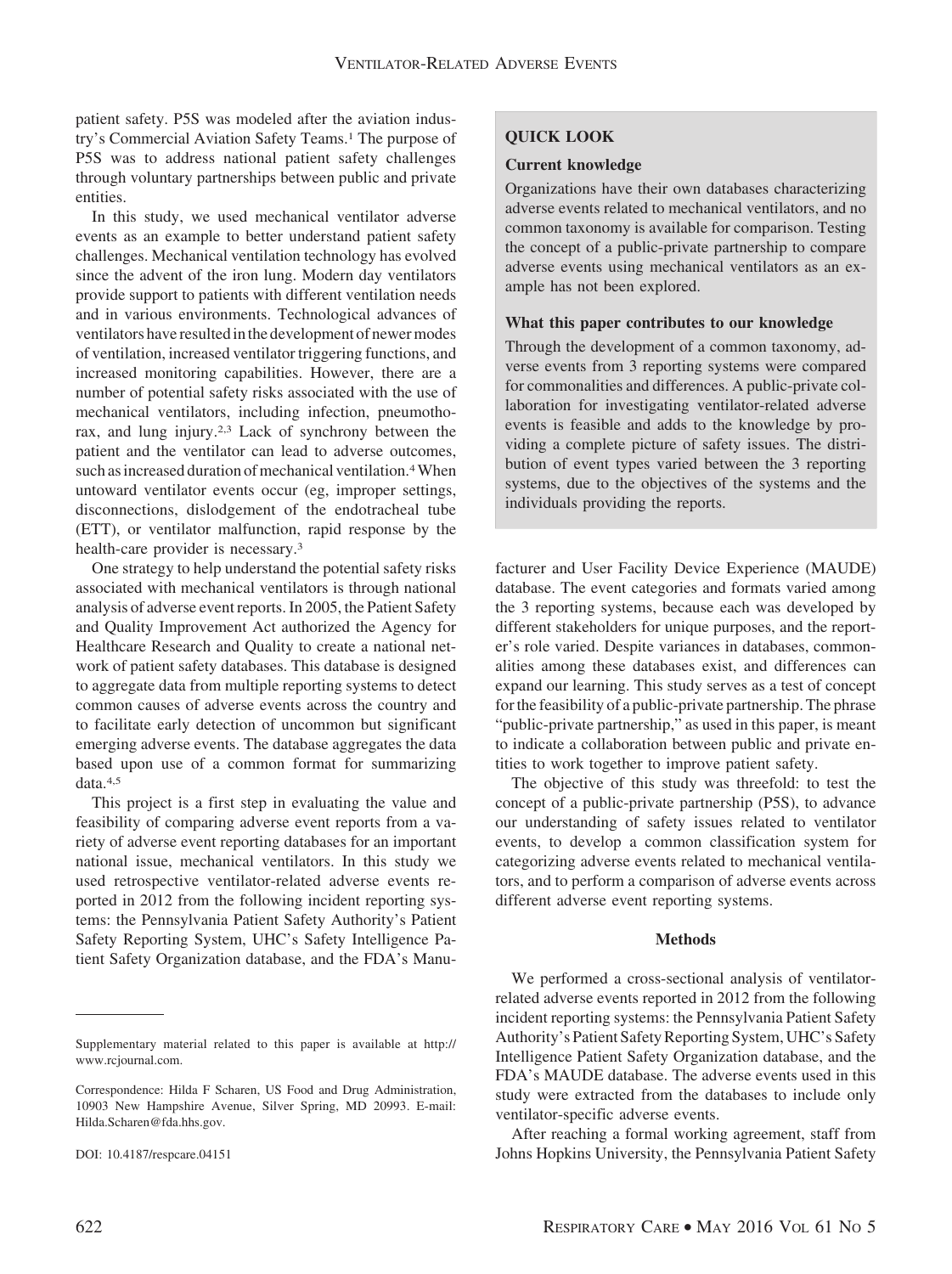Authority (PSA), UHC, and the FDA collaborated to perform the analysis. Each organization independently funded the contributions of team members. Team members collaborated through regularly scheduled teleconferences throughout the study period.

# **Description of the Databases**

**Pennsylvania Patient Safety Authority's Patient Safety Reporting System.** The PSA is a state government agency charged with reducing medical errors through the collection of data about adverse events, identification and analysis of problems, and recommendation of solutions that make health care safer. Adverse event reports are submitted by patient safety officers or infection prevention staff. About half of all reports are transmitted from hospitals' internal commercial reporting systems.

# **UHC Safety Intelligence Patient Safety Organization.**

UHC, an alliance of academic medical centers and their affiliated hospitals, offers an array of performance improvement products and services. The UHC Safety Intelligence Patient Safety Organization collects near miss and adverse event data from >40 organizations nationally. Adverse event reports are entered by frontline staff and distributed to managers who provide additional commentary on the equipment defects and factors contributing to the event. UHC shares patient safety concerns identified in aggregate event reports and opportunities for improvement through national presentations and publications.

**MAUDE.** The FDA is an agency within the United States Department of Health and Human Services that promotes public health through the regulation and safety assurance of medical devices and other products. The MAUDE database houses adverse event reports submitted to the FDA by mandatory reporters (manufacturers, importers, and device user facilities) and voluntary reporters, such as health-care professionals, patients, and consumers.

# **Development of a Common Taxonomy**

The FDA, UHC, and PSA databases each use a general adverse event reporting system that contains specific categories for equipment-related events and ventilator-related issues (eg, self-extubation and ventilator setting issues). The 3 databases have different types of reports, categorization, and coding of events. In order to compare the findings at each organization, common classification taxonomy specifically for ventilator-associated adverse events was developed (see Appendix 1 at [http://www.rcjournal.](http://www.rcjournal.com) [com\)](http://www.rcjournal.com). Common taxonomy is defined as commonly occurring categories of adverse events that can used be used to classify or compare and contrast the events from multiple adverse event reporting systems to facilitate classification. The taxonomy was created through collaborative efforts and iterations between UHC, PSA, and FDA. Sample cases were reviewed by all 3 organizations to establish usability of the taxonomy.

Once the taxonomy was finalized, testing was conducted on the inter-rater agreement of reviewers in classifying each event scenario based on the taxonomy using a sample of 30 cases (10 from each database). These 30 cases were reviewed independently within each organization. More than one category could be selected for each case. One scenario was excluded because raters agreed that it was not clear whether a ventilator was involved. Because raters could select more than one taxonomy category or subcategory, we performed a simple percentage agreement calculation. Agreement was defined as all 3 reviewers coming to the same decision.

# **Database Search Methods**

Each organization's database was searched for adverse events associated with ventilators. The search criteria focused on ventilators used in the acute care setting (eg, intensive care, oscillatory, bilevel positive airway pressure, CPAP, and synchronized inspiratory positive airway pressure) within the calendar year 2012. All ages and levels of patient harm (near miss, no harm, harm, or death) were included. Events involving ventilator-associated pneumonia were excluded. The FDA selected a random sample of events, UHC selected a systematic random sample of events, and PSA reviewed all events. The methodology used by each organization is described below.

**PSA.** For the PSA database, the search methodology consisted of a Structured Query Language (SQL) server query using the following parameters: (1) any event occurring in 2012 or later; (2) not a fall, skin integrity, medication error, or adverse drug event; (3) not a ventilator-associated pneumonia event; (4) narrative description of the event or equipment involved, including vent or ventilator as a standalone term, maquet, or servo (not limited to these ventilator manufacturers); and (5) narrative description of the event or equipment involved, including self-extubation, self-decannulation, hyperventilation, wean, and terms indicating that the patient was just being placed on a ventilator.

**FDA.** The FDA database (MAUDE) was searched using the following criteria: (1) reports occurring in the year 2012, (2) reports with ventilator-specific adverse events using FDA's taxonomy to classify device types.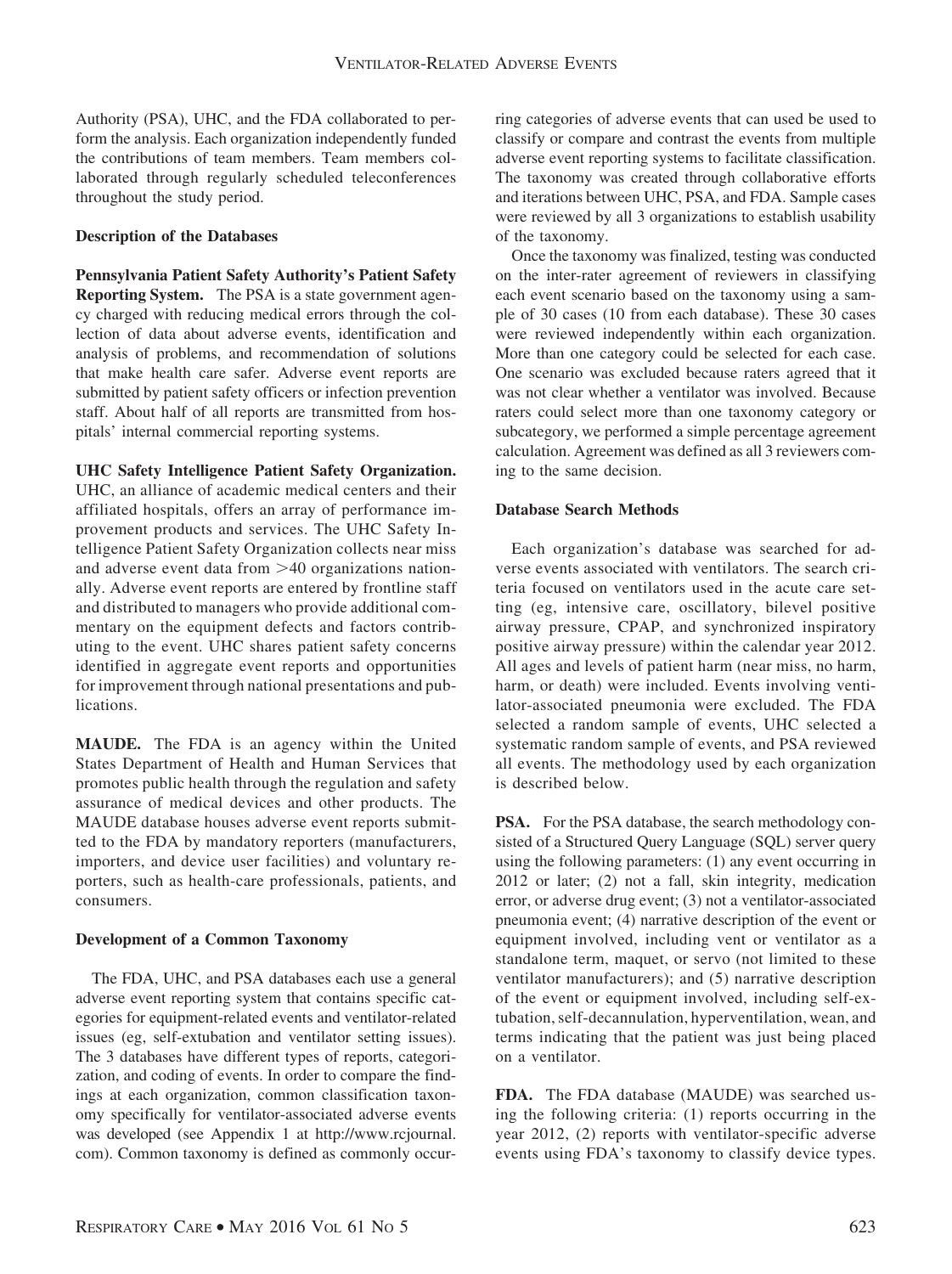| Agreement                    | Agreement on All Choices, $\%$ $(n)^*$ | Agreement on at Least One Choice, $\%$ $(n)^*$ |
|------------------------------|----------------------------------------|------------------------------------------------|
| At all levels of taxonomy    | 76 (22/29) (95% CI 58–88)              | 86 (25/29) (95% CI 69–95)                      |
| At highest level of taxonomy | 90 (26/29) (95% CI 74-96)              | 100 (29/29) (95% CI 88-100)                    |

Table 1. Inter-Rater Agreement on Taxonomy

Reports that were classified under a ventilator-specific issue but did not involve a ventilator were omitted from further analysis. For example, a face mask may be classified as a non-continuous ventilator in FDA's taxonomy but is an accessory, not a ventilator. Additionally, reports indicating alarms/failures during pre-use checks and routine preventive maintenance were omitted from the analysis, since there was no patient involvement. After this initial review, a total of 274 events were ventilator-specific and were classified using the common taxonomy.

**UHC.** The database was searched for all events entered under a ventilator-specific event category, and a text search was conducted to find other pertinent events entered under other categories of the UHC's proprietary taxonomy, such as equipment events. Ventilator-specific events from UHC's proprietary taxonomy include self- or unplanned extubation and ventilator setting issues, including alarm not audible, alarm not set properly, settings wrong or changed without authorization, and other ventilator setting issues. Other events were retrieved with a text search using the key words ventilator, vent, and pap (eg, CPAP, bilevel positive airway pressure, synchronized inspiratory positive airway pressure). Unrelated event types, such as medication-related, laboratory, and transfusion events, were excluded. Events related to surgery were excluded.

# **Analysis of the Data**

Once each organization had its dataset of ventilatorrelated adverse events, reviewers read the narrative descriptions of each event and classified it according to the developed common taxonomy. One event may have been classified under more than one event type category. Therefore, the counts in each category do not equal the total number of events reviewed.

The analyses were performed independently by the respective organizations to maintain confidentiality of data. This also allowed events to be analyzed and classified by individuals most familiar with the data. Since the data represent random (or exhaustive, in the case of PSA) samples of events within each institution, simple comparisons of multinomial proportions across institutions are possible.

However, since the data are subject to a variety of potential reporting biases, we restricted our formal statistical analyses to basic comparisons at the highest level of the taxonomy.

Each of the databases measured the level of harm using different scales. UHC used the Agency for Healthcare Research and Quality Common Format version 1.1; PSA used the National Coordinating Council for Medication Error Reporting and Prevention scale; and the FDA used a 3-level scale consisting of death, injury, and malfunction. In the common taxonomy, the data were collapsed into 3 categories: near miss event, reached the patient but no harm, and patient harmed (including death) in order to compare the databases.

# **Results**

### **Inter-Rater Agreement on Common Taxonomy**

Exact agreement (all similar categories at all levels of taxonomy) occurred for 76% of cases (22 of 29) (95% CI 58 – 88%) (Table 1). Agreement at the highest level of the taxonomy (all similar categories) occurred for 90% of cases (26 of 29). Agreement on at least one choice (all levels of taxonomy) occurred for 86% of cases (25 of 29). Agreement on at least one choice at level 1 of the taxonomy occurred for 100% of cases (29 of 29).

# **Database Search**

The PSA search yielded 252 relevant reports; all were included in this analysis (Table 2). The FDA search yielded 5,780 reports, of which a random sample of 800 reports were evaluated by the FDA reviewer; of these, 274 were identified as ventilator-specific events and thus included in this analysis. Of the 2,059 events yielded in the UHC search, a systematic random sample of 700 events was included in their analysis.

# **Distribution of Ventilator Events**

The 3 event types most commonly reported to the UHC and PSA databases were airway/breathing circuit issues (62 and 26%, respectively), human factor issues (32 and 49%), and ventilator malfunction events (13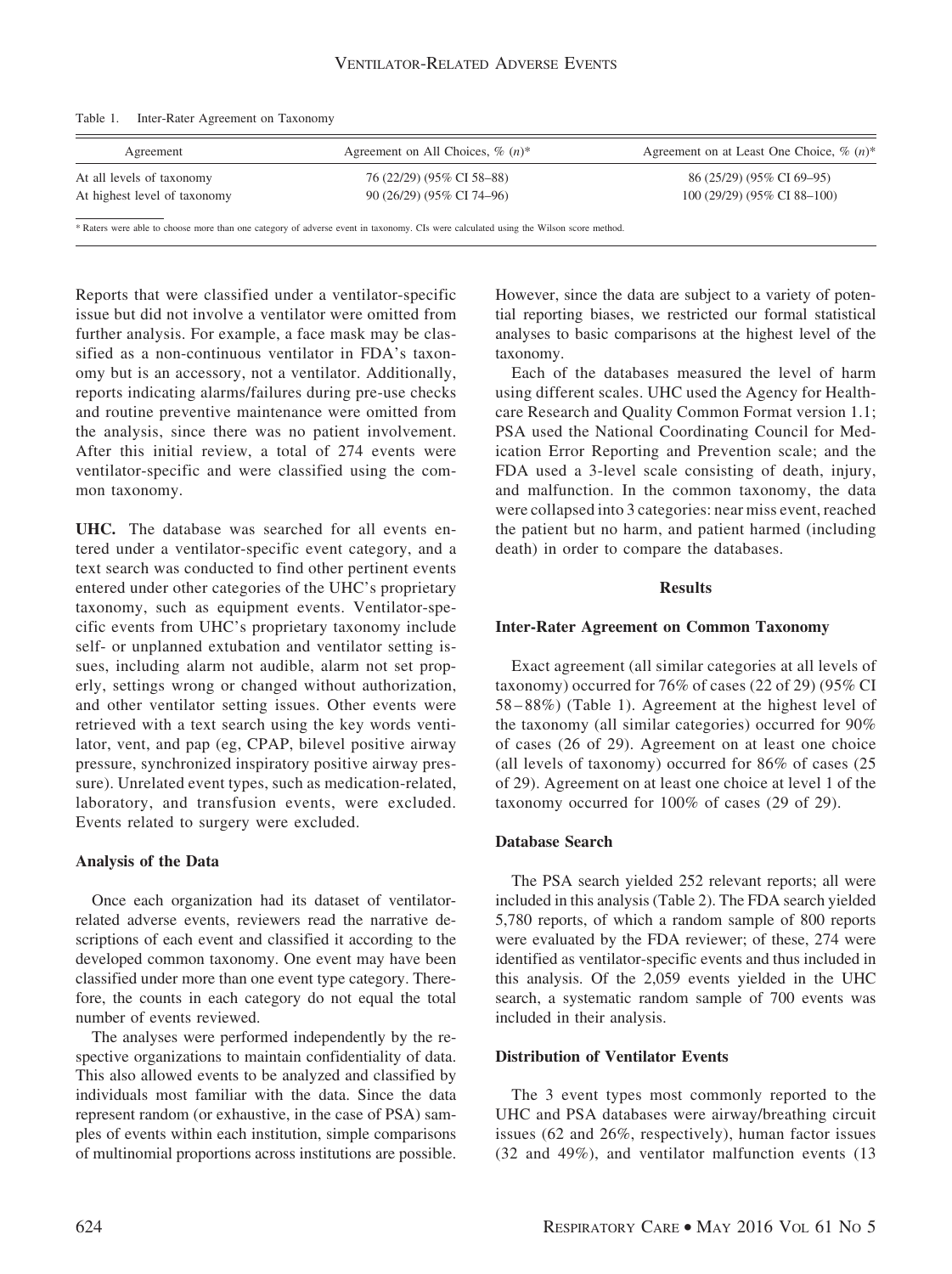|  |  |  |  |  | Table 2. Classification of Ventilator Events (Highest Level of Taxonomy) by Reporting System |
|--|--|--|--|--|----------------------------------------------------------------------------------------------|
|--|--|--|--|--|----------------------------------------------------------------------------------------------|

| $Category*$                                         | UHC (no. $= 700$ ), % (no.) | PSA (no. $= 252$ ), % (no.) | FDA (no. $= 274$ ), % (no.) |
|-----------------------------------------------------|-----------------------------|-----------------------------|-----------------------------|
| Airway/breathing circuit issue                      | 62.4(437)                   | 25.8(65)                    | 2.9(8)                      |
| Human factor issue                                  | 32.0(221)                   | 49.0 (123)                  | 2.9(8)                      |
| Ventilator malfunction                              | 13.0(91)                    | 21.0(53)                    | 58.0 (159)                  |
| Power source issue                                  | 2.5(18)                     | 4.4(11)                     | 39.0 (107)                  |
| Alarm issue                                         | 1.7(12)                     | 2.4(6)                      | 10.9(30)                    |
| Occlusion issue                                     | 3.0(21)                     | 4.0(10)                     | 0.7(2)                      |
| Gas supply issue                                    | 2.0(14)                     | 3.2(8)                      | 1.1(3)                      |
| Stand-by mode adverse events                        | 0.4(3)                      | 1.2(3)                      | 0.7(2)                      |
| MRI/CT scan issue                                   | 0.4(3)                      | 1.6(4)                      | 0.4(1)                      |
| Foreign material issues                             | 0.7(5)                      | 1.2(3)                      | 0(0)                        |
| Unknown or ventilator issue could not be determined | 0(0)                        | 1.2(3)                      | 0(0)                        |

\* More than one category could be selected for each case.

UHC University HealthSystem Consortium

PSA = Pennsylvania Patient Safety Authority

 $MRI$  = magnetic resonance imaging

 $CT = computed tomography$ 



Fig. 1. Distribution of events within each reporting system (normalized by institutions). UHC = University HealthSystem Consortium; PSA = Patient Safety Authority; MRI = magnetic resonance imaging;  $CT =$  computed tomography.

and 21%). The top 3 event types reported to the FDA were ventilator malfunction (58%), power source issue (39%), and alarm failure (11%). Figure 1 shows the distribution of events within each reporting system. A test comparing multinomial proportions across institutions was highly significant (chi-square test,  $P < .001$ ).

# **Airway/Breathing Circuit Issues**

Airway/breathing circuit issues were the most common event category in the UHC database (62%) and second most common event category in the PSA database (26%) (Table 3). Within this category, unplanned extubations, consisting of self- and accidental extubation, were the most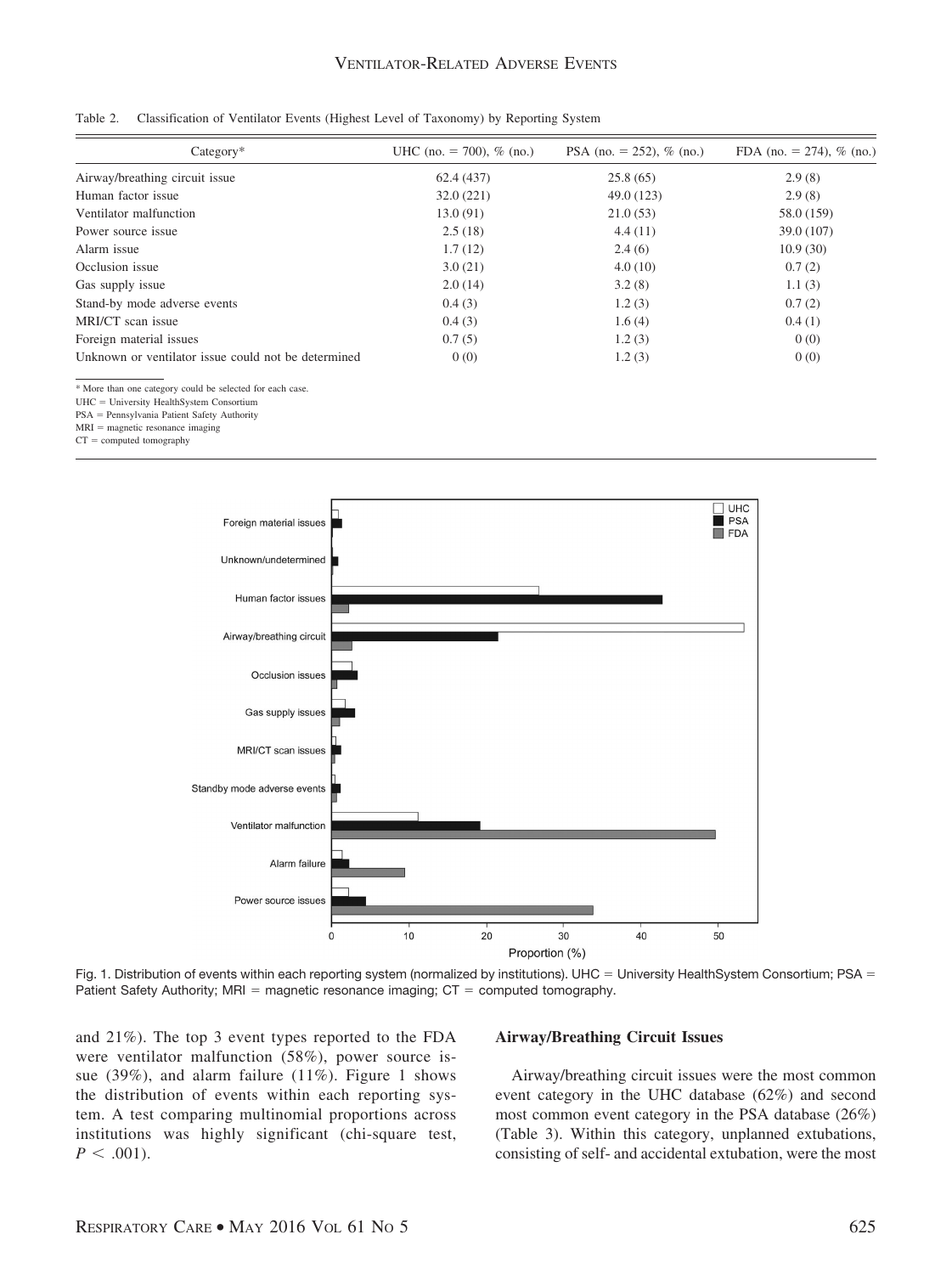| Table 3. | Airway/Breathing Circuit Issues by Adverse Event Reporting System |  |  |  |  |  |  |
|----------|-------------------------------------------------------------------|--|--|--|--|--|--|
|----------|-------------------------------------------------------------------|--|--|--|--|--|--|

| Airway/Breathing Circuit Issues                                                            | UHC $(62.4\%, no. = 437), \%$ (no.) | PSA $(25.8\%$ , no. = 65), % (no.) | FDA $(2.9\%$ , no. = 8), $\%$ (no.) |
|--------------------------------------------------------------------------------------------|-------------------------------------|------------------------------------|-------------------------------------|
| <b>Unplanned Extubation</b>                                                                | 92.4 (404)                          | 78.5 (51)                          | 12.5(1)                             |
| Self-extubation                                                                            | 86.6 (350)                          | 72.6(37)                           | 0(0)                                |
| Accidental extubation                                                                      | 13.4 (54)                           | 27.4 (14)                          | 100(1)                              |
| Disconnection/detachment/loose connection                                                  | 5.5(24)                             | 12.3(8)                            | 87.5(7)                             |
| Leak (not associated with disconnection)                                                   | 2.1(9)                              | 9.2(6)                             | 0(0)                                |
| $UHC = University Health System Consortium$<br>PSA = Pennsylvania Patient Safety Authority |                                     |                                    |                                     |

Table 4. Human Factor-Related Ventilator Issues by Adverse Event Reporting System

| Human Factor Issues                                                                       | UHC $(32\%, no. = 221), \%$ (no.) | PSA (49%, no. = 123), % (no.) | FDA $(2.9\%$ , no. = 8), $\%$ (no.) |
|-------------------------------------------------------------------------------------------|-----------------------------------|-------------------------------|-------------------------------------|
| Protocols (manufacturer/organization) not<br>appropriately and/or adequately followed     | 23.5(52)                          | 65(80)                        | 12.5(1)                             |
| Incorrect clinical settings                                                               | 35.7(79)                          | 21.1(26)                      | 12.5(1)                             |
| Incorrect circuit setup                                                                   | 16.3(36)                          | 7.3(9)                        | 0(0)                                |
| Inadequate training                                                                       | 14.5(32)                          | 1.6(2)                        | 12.5(1)                             |
| Incorrect alarm settings                                                                  | 4.1(9)                            | 4.1(5)                        | 0(0)                                |
| User unable to interpret and/or adequately<br>respond to alarm $(s)/error code(s)$        | 2.3(5)                            | 0(0)                          | 50(4)                               |
| Backup system unavailable or inadequate                                                   | 3.2(7)                            | 0.0(0)                        | 0(0)                                |
| User interface concerns                                                                   | 0.5(1)                            | 0.8(1)                        | 12.5(1)                             |
| Inadequate instructions for use                                                           | 0(0)                              | 0(0)                          | 0(0)                                |
| $UHC = University HealthSystem Consortium$<br>PSA = Pennsylvania Patient Safety Authority |                                   |                               |                                     |

common subcategory (92% in UHC, 79% in PSA). Disconnection issues comprised the main breathing circuit issue subcategory found in the FDA database (88%).

Common descriptions of self-extubations involved the patient grabbing and pulling out or coughing out the ETT. Often, prevention measures, such as restraints, were in place, but the patient was still able to reach and pull out the tube. The staff frequently described that the patient was able to shift his/her body down toward the foot of the bed while in restraints, enabling the patient to reach and remove the tube. Patients were often receiving sedation, but this was insufficient in preventing self-extubation. In most cases, staff were alerted by the alarm or were present at the bedside, and the patient was manually ventilated and reintubated.

Disconnections in the breathing circuit and leaks were reported less frequently in the UHC and PSA databases (2–12%). Disconnections were the main airway/breathing circuit issue found in the FDA data (88%).

### **Human Factor Issues**

Human factor issues were the most common event category in the PSA database (49%) and second most common event category in the UHC database (32%) (Table 4). In both the UHC and PSA databases, the majority involved non-compliance with organizational or manufacturer protocols (23.5 and 65%, respectively), incorrect clinical settings (35.7 and 21.1%, respectively), and incorrect circuit setup (16.3 and 7.3%, respectively). A common example of non-compliance with organizational protocols involved clinicians changing the settings without informing the respiratory therapist. Only a few human factor issues were found in the FDA data. It is difficult to ascertain whether this was due to the nature of the adverse events reported, the nature of the information in the reports, or the nature of the random sample.

### **Ventilator Malfunction**

Ventilator malfunction was the most common event type reported in the FDA database (58%) and the third most commonly reported in the UHC (13%) and PSA (21%) databases (Table 5). In about half of the cases in the UHC and PSA databases, the ventilator stopped ventilating the patient. In the FDA database, almost 70% of the ventilators ceased delivering ventilation. Situations in which the ventilator continued to ventilate the patient, the reading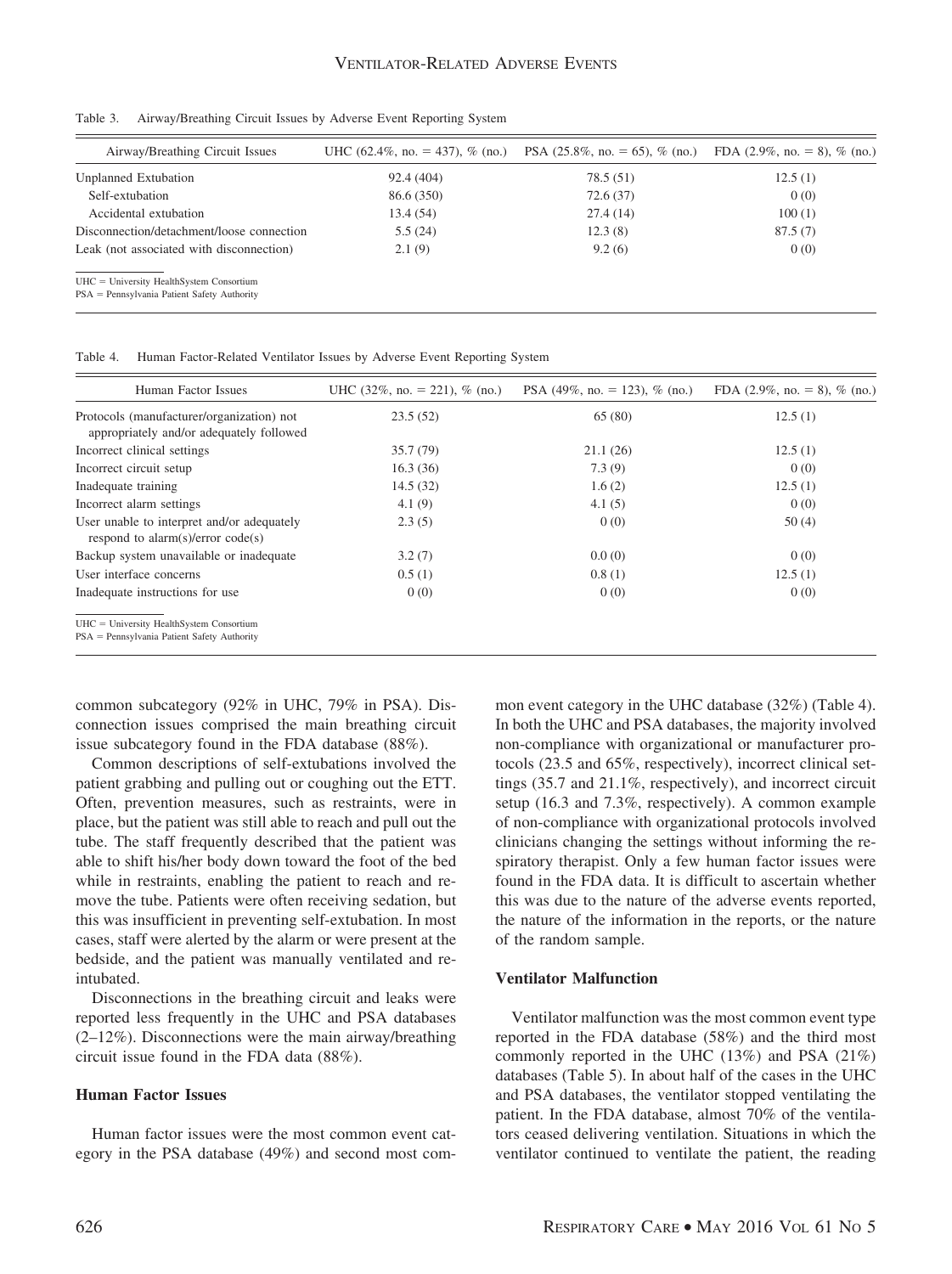| Table 5.<br>Ventilator Malfunction Issues by Adverse Event Reporting System |  |  |
|-----------------------------------------------------------------------------|--|--|
|-----------------------------------------------------------------------------|--|--|

| <b>Ventilator Malfunction</b>                                                             | UHC $(13\%, \text{no.} = 91)$ , % (no.) | PSA $(21\%$ , no. = 53), % (no.) | FDA $(58\%, no. = 159), \%$ (no.) |
|-------------------------------------------------------------------------------------------|-----------------------------------------|----------------------------------|-----------------------------------|
| Malfunction and not ventilating the patient                                               | 48.3(44)                                | 47.2(25)                         | 69.2 (110)                        |
| Malfunction but continuing to ventilate patient                                           | 51.6(47)                                | 49.1(26)                         | 30.8(49)                          |
| Monitor settings not displaying/holding                                                   | 23.4(11)                                | 30.8(8)                          | 0(0)                              |
| Setting readings incongruent with value set                                               | 29.8(14)                                | 7.7(2)                           | 24.5(12)                          |
| Ventilator alarm persisted after intervention                                             | 19.1(9)                                 | 34.6(9)                          | 12.2(6)                           |
| Other/unknown                                                                             | 27.7(13)                                | 26.9(7)                          | 63.3(31)                          |
| Software issue                                                                            | 0(0)                                    | 7.7(2)                           | 0(0)                              |
| Upgrade version, corruption, error                                                        | 0(0)                                    | 50.0(1)                          | 0(0)                              |
| Other/unknown                                                                             | 0(0)                                    | 50.0(1)                          | 0(0)                              |
| $UHC = University HealthSystem Consortium$<br>PSA = Pennsylvania Patient Safety Authority |                                         |                                  |                                   |

| Table 6. |  |  |  |  |  |  | Power Source Issues by Adverse Event Reporting System |  |
|----------|--|--|--|--|--|--|-------------------------------------------------------|--|
|----------|--|--|--|--|--|--|-------------------------------------------------------|--|

| Power Source Issues                                                                       |         |         | UHC $(2.5\%,$ no. = 18), % (no.) PSA $(4.4\%,$ no. = 11), % (no.) FDA $(39.0\%,$ no. = 107), % (no.) |
|-------------------------------------------------------------------------------------------|---------|---------|------------------------------------------------------------------------------------------------------|
| Electrical power failure/surges (external to device)                                      | 0(0)    | 9.1(1)  | 0.9(1)                                                                                               |
| Device electrical failures                                                                | 5.5(1)  | 18.2(2) | 4.7(5)                                                                                               |
| Failure to power up                                                                       | 16.7(3) | 9.1(1)  | 56.1(60)                                                                                             |
| Disconnection of power cord                                                               | 44.4(8) | 9.1(1)  | 0.9(1)                                                                                               |
| Device battery power issue                                                                | 33.3(6) | 54.5(6) | 37.4(40)                                                                                             |
| Failure to run on battery power                                                           | 66.7(4) | 50.0(3) | 77.5(31)                                                                                             |
| Premature discharge of battery                                                            | 16.7(1) | 16.7(1) | 20.0(8)                                                                                              |
| Battery issue could not be determined                                                     | 16.7(1) | 33.3(2) | 2.5(1)                                                                                               |
| $UHC = University HealthSystem Consortium$<br>PSA = Pennsylvania Patient Safety Authority |         |         |                                                                                                      |

display was incongruent with the set value, the ventilator alarm persisted despite troubleshooting the issue, or monitor settings stopped displaying or holding the settings. In the majority of events when the ventilator malfunctioned, staff either responded to an alarm or visualized a malfunction such as the screen going blank and then manually ventilated the patient until the patient could be placed on a different ventilator. Since rapid intervention was necessary for these critically ill patients, time did not permit troubleshooting the ventilator malfunction, and ventilators were changed out even in cases where the ventilator appeared to be ventilating the patient. Software issues were difficult to determine based on the lack of information available.

In ventilator malfunction reports, follow-up was not documented in almost 60% of the cases in the UHC dataset. Of the 91 malfunction events, 39 events (43%) contained information regarding the defective component or reason the ventilator malfunctioned. Twenty-four events were reported to have a defective component, and 15 events were due to a maintenance/user error. Defective components included flow sensors, expiratory filters or cassettes, and other miscellaneous accessory components. In some cases, failure to complete necessary maintenance (eg, change expiratory filters or calibrate) or user errors (eg, the wrong type of circuit or calibration or setting errors) led to the malfunction. Some of these events were also categorized under human factor issues.

One hundred fifty-nine malfunction events were identified in the FDA dataset. Of these, 46 events included information on the cause of the malfunction (Table 2). Among these, 43 were associated with a device component, mostly the breath delivery unit, central processing unit, and graphical user interface cable. Other reported device component issues involved the backlight inverter and flow sensor. Root causes of these component issues were difficult to determine due to the limited information contained in the report. The vast majority of these reports were submitted by the manufacturer.

# **Power Source Issues**

Power source issues were the second most common ventilator-related event in the FDA data (Table 6). In the FDA data, the majority of these power source issues involved the failure of the ventilator to power up or battery power issues. Of the battery power issues, most involved a failure to run on battery power or premature discharge of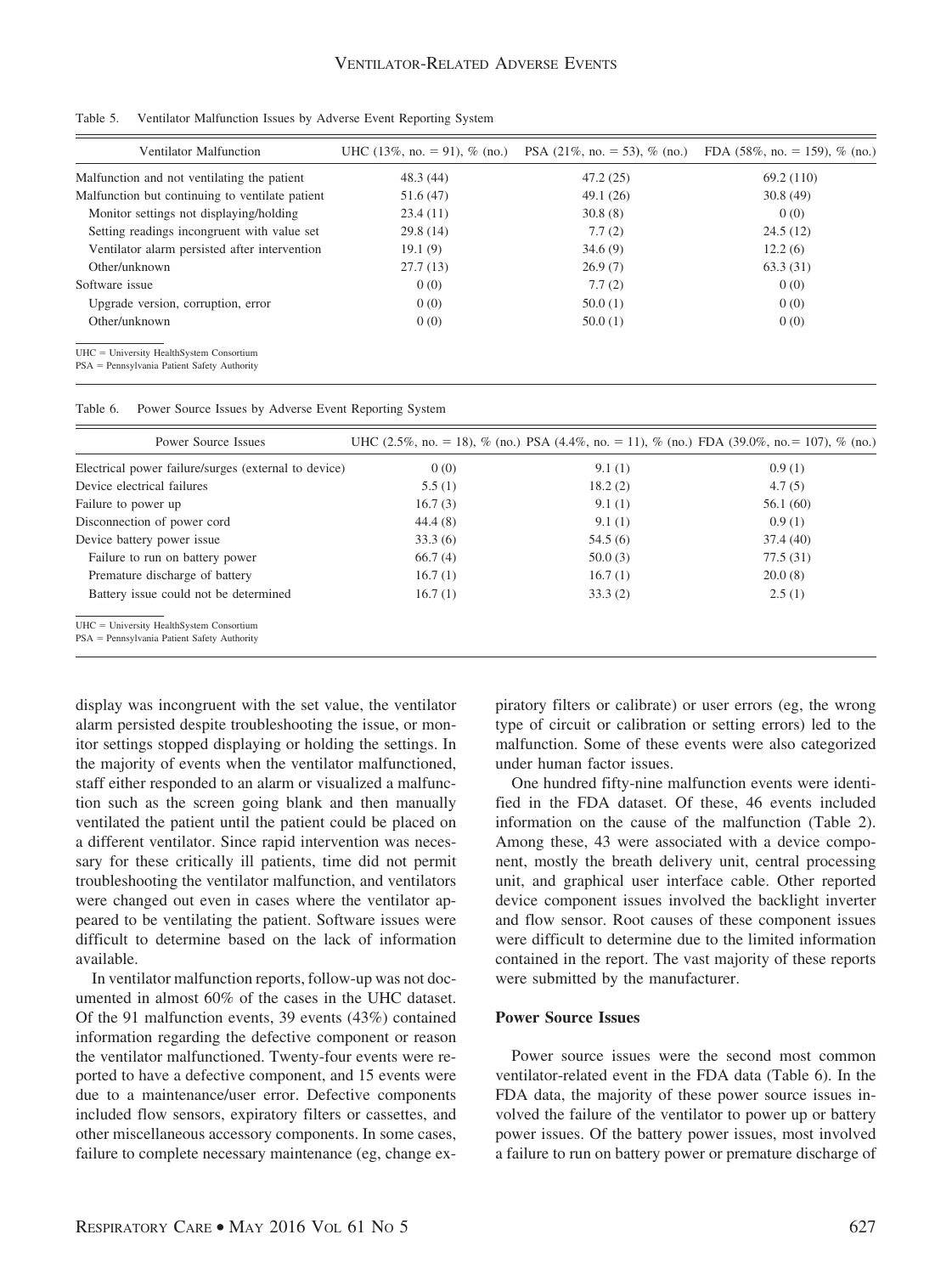| Severity of Harm                                                                                                                                                                                 | UHC (no. $= 700$ ), % (no.) | PSA (no. $= 252$ ), % (no.) | FDA (no. $= 274$ ), % (no.) |
|--------------------------------------------------------------------------------------------------------------------------------------------------------------------------------------------------|-----------------------------|-----------------------------|-----------------------------|
| Event did not reach the patient (near miss)                                                                                                                                                      | 8.9(62)                     | 11.1(28)                    | NA                          |
| Event reached the patient but did not cause harm*                                                                                                                                                | 84.0 (588)                  | 83.7 (211)                  | 85.8 (235)                  |
| Event resulted in patient injury, including death                                                                                                                                                | 7.1(50)                     | 5.2(13)                     | 14.2(39)                    |
| * Identified as a malfunction in the FDA's Manufacturer and User Facility Device Experience database.<br>UHC = University HealthSystem Consortium<br>PSA = Pennsylvania Patient Safety Authority |                             |                             |                             |

#### Table 7. Severity of Harm

 $NA = not applicable because data were not collected in that database$ 

the battery. Overall, power source issues were limited in the UHC and PSA data. Disconnections of the power cord were the most common type of power source issue in the UHC data, and battery power issues were the most common in the PSA data.

### **Other Ventilator Issues**

Across databases, the ventilator-related categories with fewer reports included occlusions in the tubing  $(1-4\%)$ and gas supply issues (1–3%). Failures in audible and visual alarms were less common in UHC and PSA data (2%) but were the third most common issue in the FDA data (11%). Occlusions were caused by moisture/condensation or an obstruction in the tubing. Additionally, gas supply issues were caused by disconnections or inadequate supply from the wall or tank. Alarm problems involved failure in audible and/or visible alarms or enunciation of the alarm to areas external to the patient rooms.

# **Level of Harm**

Across all 3 databases, the vast majority (range was 93–95%) of ventilator-related events, including those that did not reach the patient, and those that reached the patient but did not cause harm (Table 7). In the UHC and PSA databases, 9 and 11% of these events, respectively, did not reach the patient (the FDA does not collect near miss events). Across all databases, about 85% of the events reached the patient but did not cause harm. These events are defined as malfunctions in the FDA database. The FDA database had a greater percentage of events that reached the patient and resulted in some level of injury or death (14%) than UHC and PSA (7% and 5%, respectively). The categories with the greatest number of harmful events across all databases were patient breathing/airway circuit issues  $(n = 38, 3.1\%)$ , ventilator malfunctions  $(n = 31, 2.6\%)$ , and human factor issues  $(n = 25, 2.1\%)$ .

# **Discussion**

Overall, we found that (1) through the development of a common taxonomy, adverse events from 3 reporting systems can be evaluated, (2) the types of events reported in each database were related to the purpose of the database and the source of the reports, and (3) a public-private collaboration for investigating ventilatorrelated adverse events under the P5S model is feasible. Common types of ventilator problems were human factor issues, unplanned extubations, and ventilator malfunction.

### **Distribution of Events**

The distribution of event types varied significantly between the 3 reporting systems, probably because of the objectives of the systems and the individuals providing the reports. Since frontline caregivers populate UHC and PSA data, it is not surprising that the most commonly reported events were care-related issues (human factor issues and unplanned extubations). This is consistent with previous reports of events in the ICU, where wrong settings and unplanned extubation were the 2 most common events.5 On the other hand, since manufacturers, importers, device user facilities, healthcare professionals, patients and consumers populate most events in the FDA data, the majority of events involve device malfunctions. For example, power source issues were the second most common event in the FDA database. These are the types of events the database was designed to receive. In the clinical environment, if the ventilator does not power up, it is unlikely that it was connected to the patient, and this might not get reported by the frontline caregiver.

### **Ventilator Malfunction**

Ventilator malfunction was the most common event type reported in the FDA system. In many of the events, it was difficult to determine whether the ventilator performed appropriately given the situation or whether the ventilator itself failed. One challenge in understanding ventilator malfunctions is that their use on critical care patients may prevent users from troubleshooting ventilator failures during the actual event. At the time of the incident, reporters often did not know why the ventilator alarmed, erred, or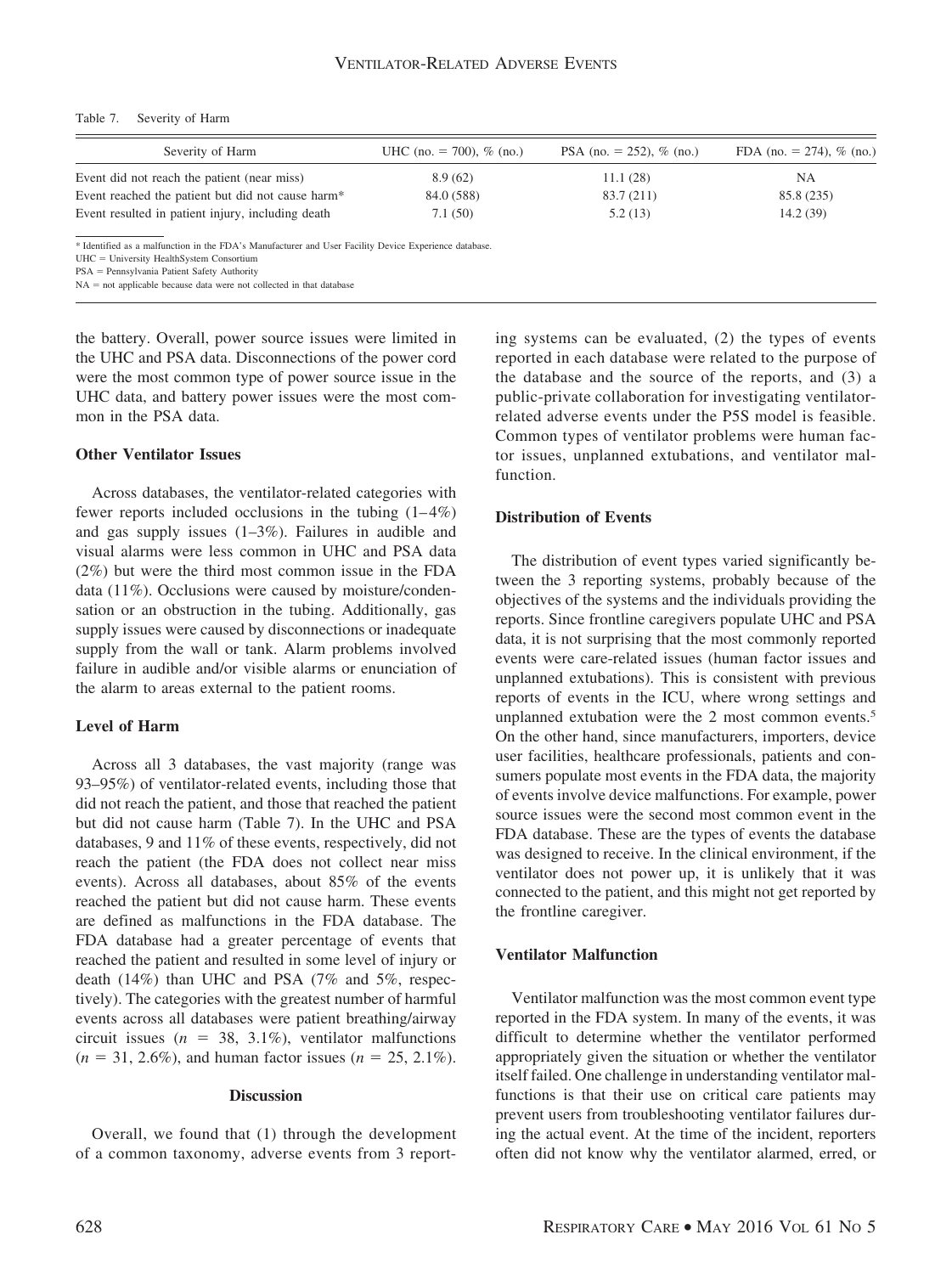shut down. Engineering departments might have further assessed ventilator failures, but important supplemental information was not always provided. The root cause of ventilator malfunctions may be stored within the ventilator software event log, which is available for biomedical engineering departments to use for diagnostic purposes; this may be an avenue to consider for more detailed categorization in the future.

# **Unplanned Extubations**

Unplanned extubations were the most common event type in the UHC database and the most prevalent event seen across all ventilator events. Although unplanned extubations were collected as ventilator events, the collection of these events under this category does not imply relatedness of unplanned extubations to the device per se. Nevertheless, because of the important clinical safety concern related to mechanical ventilation, unplanned extubations are the most commonly occurring adverse events and were included in this analysis. The literature suggests that the rate of unplanned extubations in adult patients ranges from about 2 to 22%.6-13 Similar to our findings, most unplanned extubations are self-extubations.7,9,10 These events can result in inadequate respiratory function, hypoxemia, cardiopulmonary arrest, and death.12-14 Accidental removal or self-removal of the ETT can result in upper airway injuries, bronchospasm, arrhythmias, aspiration, and pneumonia.7,11,13 Approximately 50% of these patients will require re-intubation (range of 10-78%).<sup>6-8,11,13,15,16</sup>

Based upon the literature, successful strategies for the prevention of unplanned extubations include standardized protocols for securing the tracheal tube,15,17-20 titration of sedation,<sup>15-17,21</sup> weaning patients off mechanical ventilation,<sup>16,20</sup> tube suctioning, patient hygiene, and transport.<sup>15</sup> Although it may seem intuitive that restraining patients might prevent self-extubations, the rate of patients in restraints at the time of unplanned extubation is roughly 60%.10,15,16,20 This suggests that restraints do not prevent self-extubation. Moreover, they can contribute to agitation,10 and are discouraged unless necessary due to other safety concerns.<sup>22,23</sup>

However, unplanned extubations generally are not related to the functioning of the ventilator itself. The key contribution of the ventilator is to alert caregivers to the airway disconnection. Here, ventilators play a crucial safety role in ensuring that caregivers are alerted to this specific issue, so that prompt intervention can be implemented.

### **Disconnections in the Breathing Circuit**

Disconnections in the breathing circuit were the most common breathing circuit issue in the FDA database. In the course of clinical care, accidental disconnections and/or extubations may predictably occur as patient/ventilators are moved around. Strengthening some connections may inadvertently lead to more frequent unintended patient extubations. If a break in the patient-ventilator circuit occurs, it is often better that it occur at a ventilator tubing connection rather than from an extubation. However, it is often difficult for clinicians to ascertain the exact location of the misconnection when this error is detected. There is often a frantic search for the location of the disconnection as the patient is unventilated and the ventilator is alarming. In these instances, ventilators can provide diagnostic tools accompanying the alarms, such as location and type of disconnection. Moreover, ventilators can provide specific real-time directions/suggestions to the user on how to mitigate the problem.

### **Human Factors**

Human factor issues were the most common event type in the PSA database. Current ventilators offer a variety of user-selectable options, requiring the user to be knowledgeable. Although manufacturers and user facilities are generally conscientious about providing training, staff shortages and frequent employee turnover in some hospitals can make it difficult to provide adequate formal training in the use of clinical equipment. This could account for the high percentage of human factors events related to following protocols, clinical settings, and circuitry setup. There were also human factor events related to interpreting alarm/error codes (50% of FDA human factor events). During an event, clinicians might benefit from ventilators providing clear displays of the issue, diagnostic tools, or troubleshooting suggestions.

# **Level of Harm**

The distribution of harm scores for these ventilatorrelated events was similar to that of self-reported adverse events in general. In both the PSA and UHC databases, -90% of adverse events did not lead to harm.

### **Taxonomy and Inter-Rater Agreement**

The common taxonomy for aggregation of ventilatorrelated adverse events showed acceptable inter-rater agreement. Most events fit easily into the taxonomy, but additional description was necessary to understand the specific issues in malfunction events. This taxonomy can be used to understand the specific challenges surrounding ventilator-associated adverse events and to make direct comparisons across reporting systems. When used to aggregate large numbers of adverse events, even across different databases, it can provide a more complete pattern of the issues within the health system. Further development of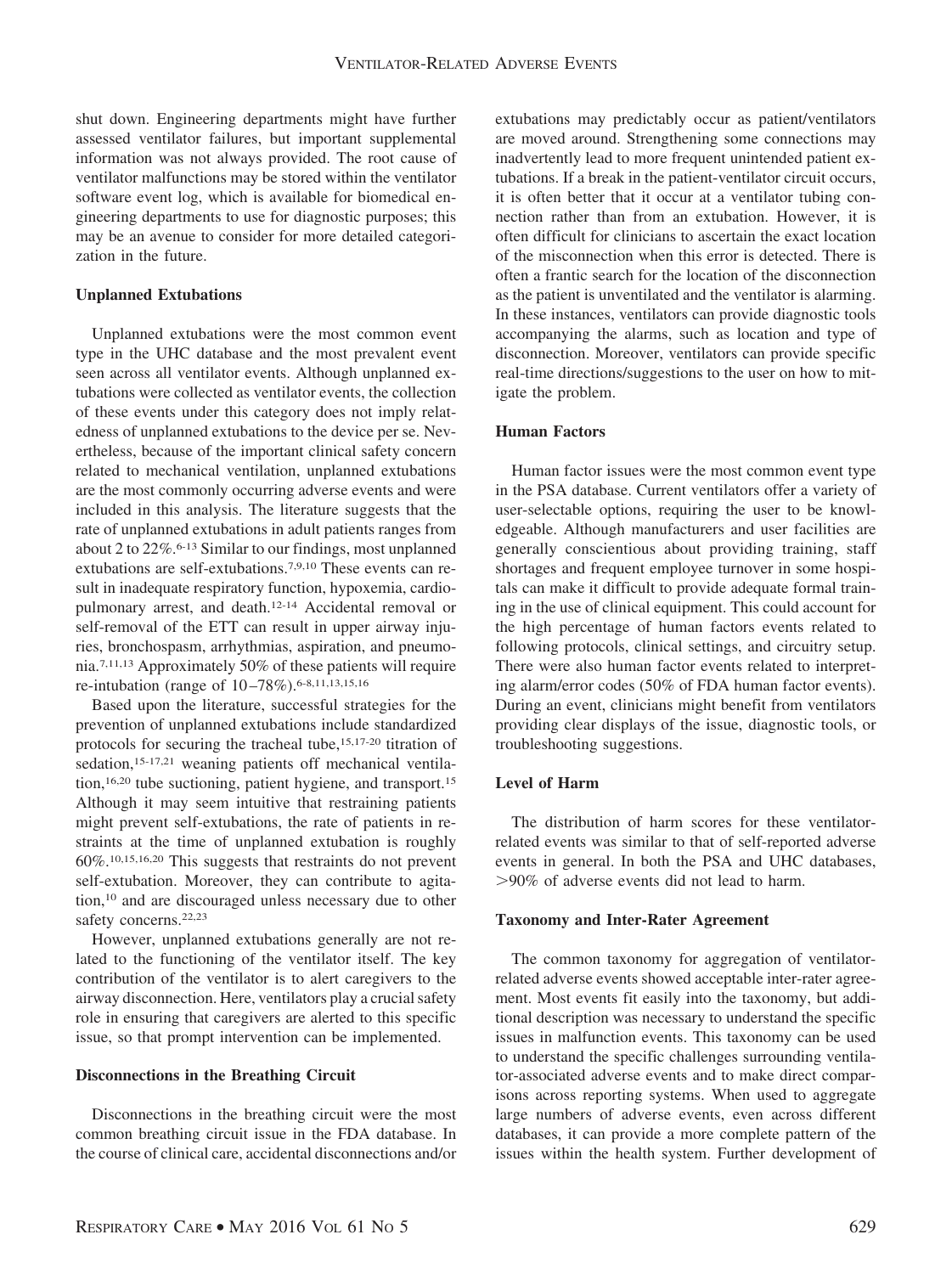this taxonomy and testing with more cases and from other reporting systems will be necessary.

### **Public-Private Partnership**

Technical experts from the FDA, PSA, and UHC voluntarily participated in this project. To facilitate full understanding and allow comparison of information in the respective databases, a public-private partnership was essential for sharing non-public data. The leadership of each organization committed to making this type of collaboration feasible and assisted in the planning, development, integration, and interpretation of study results. This type of collaboration is highly valuable, allows public exchange and dialogue of critical issues, and serves as a model for advancing public health.

Access to national data relating to adverse events is difficult to obtain because interactions between organizations are typically restricted to publicly available information. The public-private partnership opened access to nonpublic data, and this sharing improved the quality and quantity of adverse events for review. The collaboration allowed for a rapid transfer of knowledge and expertise, contributing to an increased understanding of safety risks associated with mechanical ventilators.

### **Potential Limitations**

This analysis was limited by the voluntary nature of incident reporting, the accuracy of the categorization of events in each database, and the lack of complete documentation in event reports. Because cases were extracted from voluntary reporting systems, the data may not be representative of all ventilator-related events, but our analysis provides a large sample of reported events across different databases and has good generalizability.

The development of a taxonomy specific to ventilatorrelated adverse events assisted us in identifying the types and frequency of reported safety issues but had limitations. A significant percentage of events were categorized as ventilator malfunction and failure to cycle. These seemed to be catch-all categories for a number of events where further information for the cause of the malfunction was either unknown or not reported. With better understanding of these events through more complete reporting, the taxonomy might be further refined to identify specific ventilator components that malfunctioned.

There was a potential for duplication of the same event across the multiple systems. All hospitals potentially share events with the FDA. Although we do not expect this overlap to be large, it could have inflated the frequency of some adverse events across the different systems. We were unable to account for this, since all cases were analyzed by their respective organizations.

### **Conclusions**

Our work suggests that the public-private collaboration for investigating adverse events under the P5S model is feasible and that leadership commitment is key to ensuring its success. We found that use of a ventilator-specific taxonomy could be useful in analyzing adverse events across multiple reporting systems. Using this taxonomy, we found that ventilator-associated adverse events are frequently associated with human factor issues, airway/breathing circuit issues such as unplanned extubations and ventilator malfunctions.

# **ACKNOWLEDGMENTS**

We thank Gerry Gray (FDA) for statistical advice; Madhusoodana Nambiar (FDA) for critical reading and revision of the manuscript; and Stephen Thomas (UHC) for assistance with data analysis.

#### **REFERENCES**

- 1. Pronovost PJ, Goeschel CA, Olsen KL, Pham JC, Miller MR, Berenholtz SM, et al. Reducing health care hazards: lessons from the commercial aviation safety team. Health Affairs 2009;28(3):w479– w489.
- 2. Grap MJ. Not-so-trivial pursuit: mechanical ventilation risk reduction. Am J Crit Care 2009;18(4):299-309.
- 3. Mahmood NA, Chaudry FA, Azam H, Ali MI, Khan MA. Frequency of hypoxic events in patients on a mechanical ventilator. Int J Crit Illn Inj Sci 2013;3(2):124-129.
- 4. Murias G, Villagra A, Blanch L. Patient-ventilator dyssynchrony during assisted invasive mechanical ventilation. Minerva Anestesiol 2013;79(4):434-444.
- 5. Snijders C, van Lingen RA, van der Schaaf TW, Fetter WP, Molendijk HA, NEOSAFE study group. Incidents associated with mechanical ventilation and intravascular catheters in neonatal intensive care: exploration of the causes, severity and methods for prevention. Arch Dis Child Fetal Neonatal Ed 2011;96(2):F121-F126.
- 6. de Groot RI, Dekkers OM, Herold IH, de Jonge E, Arbous MS. Risk factors and outcomes after unplanned extubations on the ICU: a case-control study. Crit Care 2011;15(1):R19.
- 7. Moons P, Sels K, De Becker W, De Geest S, Ferdinande P. Development of a risk assessment tool for deliberate self-extubation in intensive care patients. Intensive Care Med 2004;30(7):1348-1355.
- 8. Tindol GA Jr, DiBenedetto RJ, Kosciuk L. Unplanned extubations. Chest 1994;105(6):1804-1807.
- 9. Yeh SH, Lee LN, Ho TH, Chiang MC, Lin LW. Implications of nursing care in the occurrence and consequences of unplanned extubation in adult intensive care units. Int J Nurs Stud 2004;41(3): 255-262.
- 10. Curry K, Cobb S, Kutash M, Diggs C. Characteristics associated with unplanned extubations in a surgical intensive care unit. Am J Crit Care 2008;17(1):45-51.
- 11. Chevron V, Ménard JF, Richard JC, Girault C, Leroy J, Bonmarchand G. Unplanned extubation: risk factors of development and predictive criteria for reintubation. Crit Care Med 1998;26(6):1049-1053.
- 12. Moons P, Boriau M, Ferdinande P. Self-extubation risk assessment tool: predictive validity in a real-life setting. Nurs Crit Care 2008; 13(6):310-314.
- 13. Jarachovic M, Mason M, Kerber K, McNett M. The role of standardized protocols in unplanned extubations in a medical intensive care unit. Am J Crit Care 2011;20(4):304-311.